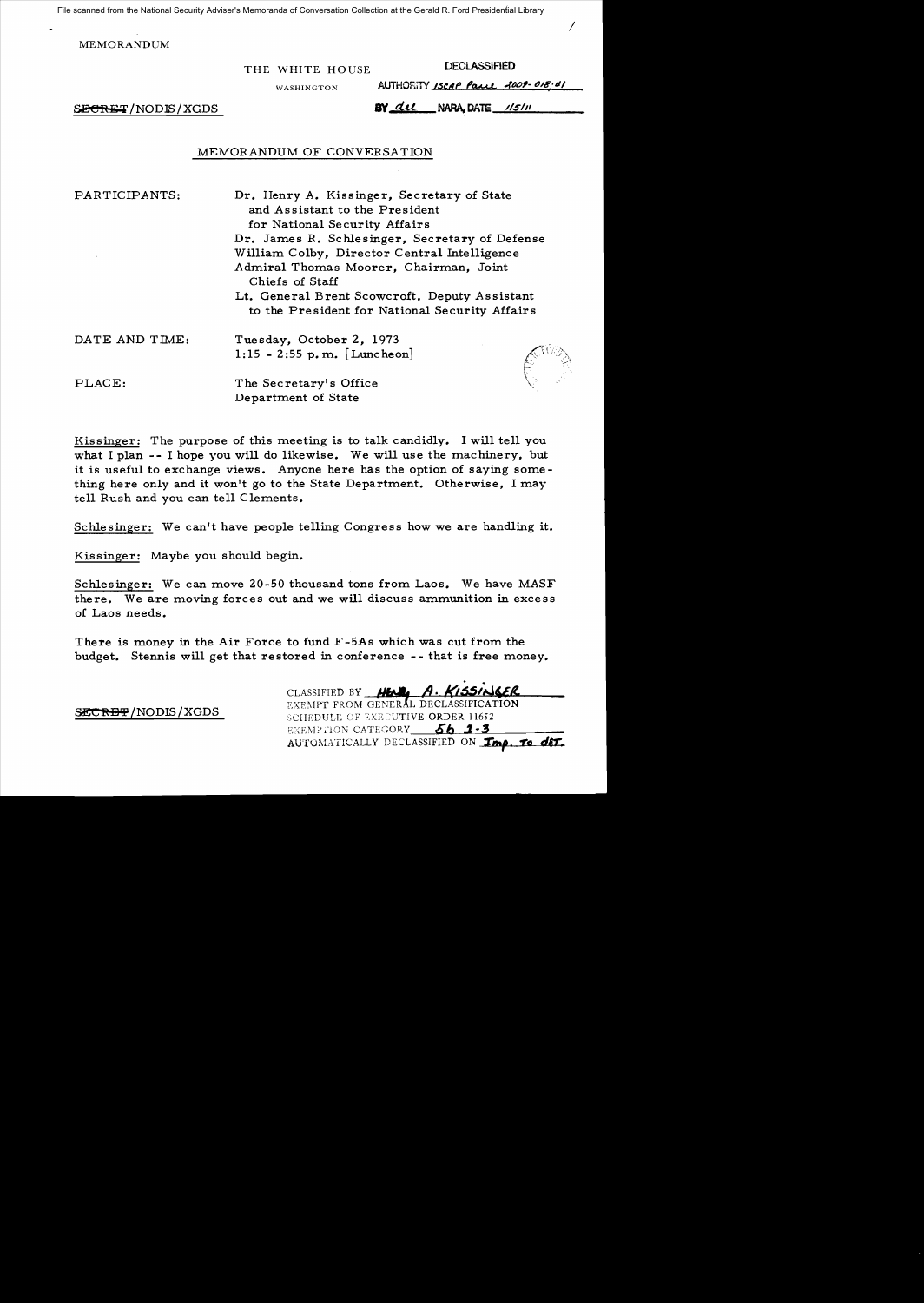### $S$ *B*CRFI/NODIS/XGDS 2

The Thais want OV -lOs. The Thais have ammunition. We can swap, but we need a swap arrangement.

Kissinger: I would like to interrupt for a minute. Give Brent a list of any complaints you have about the State Department. One of the utilities of my dual position is to bring this whole thing together. I basically am on your side.

Schlesinger: So we can keep the ammunition flowing a long time but we need facade.

The reason I don't tell Tarr is that there are things in the law, but if we talk about it, they will be eliminated.

Kissinger: But they have to have money to shoot people up.

Schlesinger: If I can just get through the conference on F-5A, that will help. It should happen in a few days.

Kissinger: This has been a big item though. If we suddenly go quiet, someone will get to the Congress. Give me a cover story and write me a memo I can show.

Keep discipline in your shop, Tom. How about equipment?

Schlesinger: If we get this Air Force money back, we can handle this.

Moorer: We have a million or so of spares in addition to ammunition.

Kis singer: On the diplomatic side - - for you alone -- in June I had the Chinese lined up for a 60-day Cambodian ceasefire and settlement. We had a ceasefire in place and a Laos -type government. The Chinese said they would recommend it to Sihanouk when he returned. That is when we pas sed the bomb halt, and then the Chinese said the situation had changed.

Moorer: The reason the Communists tried to take Phnom Penh before August 15 was they were afraid it would be solved before August 15 and they would be left out. Of course they were dumb in the way they went at it.

*l(\* llii(~~'.

**SECRET** / NODIS / XGDS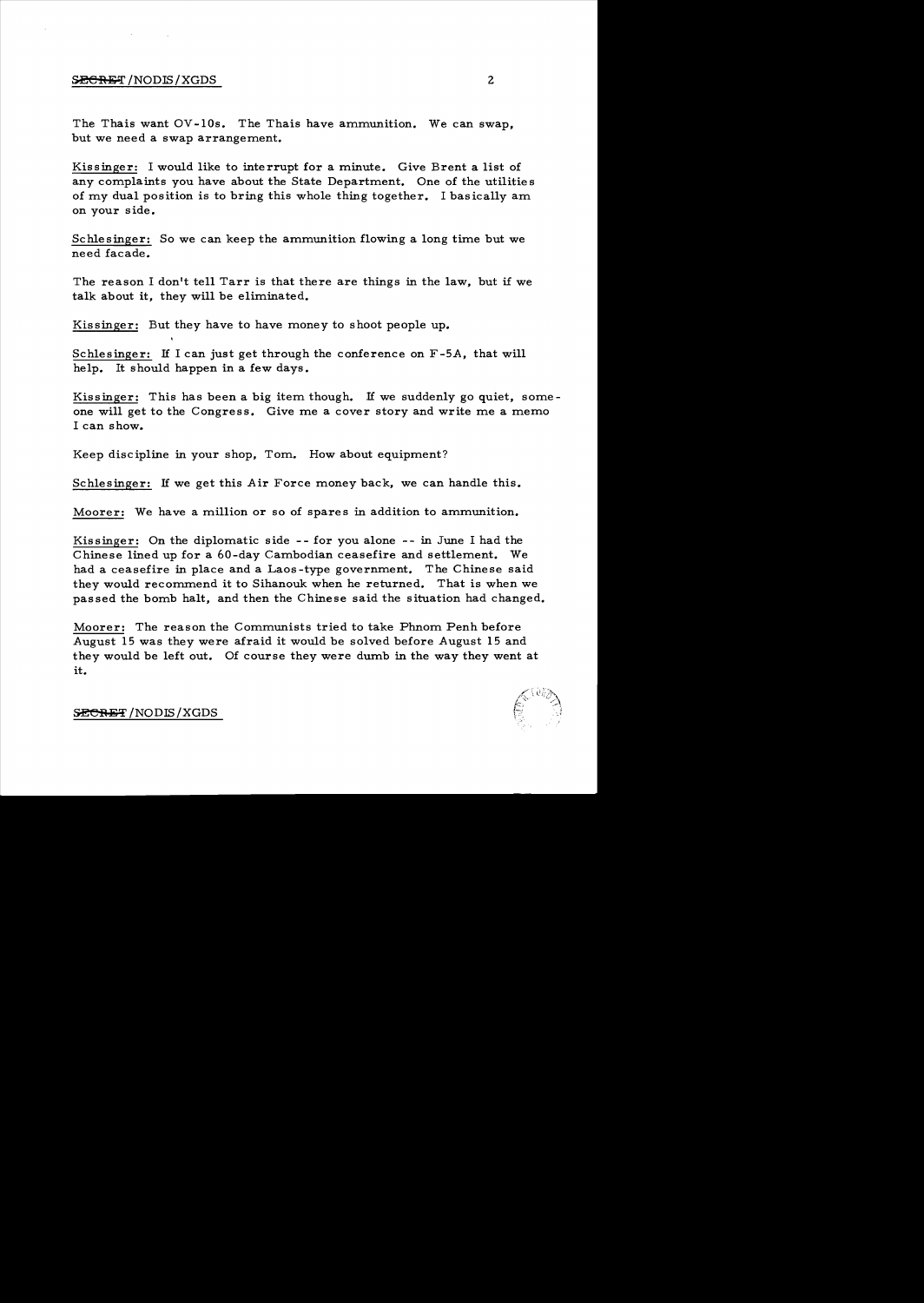### ${SECREF/NODIS/XGDS}$  3

Kissinger: Now I will send a message to Le Duc Tho that we are prepared to discuss Cambodia along the lines we discussed in June. I will tell the Chinese that if Sihanouk has anything to say -- we won't use Mansfield -- we will listen to what he has to say. We shouldn't go to the Embassy in Phnom Penh and upset the Cambodians but sit tight. I don't plan any contact with Sihanouk.

Moorer: I would be wary of dealing with Sihanouk. I am not sure he can deliver.

Kissinger: There is a 90 percent chance I won't see him..

Colby: Sihanouk can't deal with the Lon Nol group.

Kissinger: I don't see a negotiation coming.

Colby: We don't need it if we can stall along.

The critical factor is the Phnom Penh leadership.

Kissinger: We have no compulsion to get into this negotiation.

Let's have our next meeting Wednesday. Brent will be the focal point for items to discuss.

Schlesinger: On Cambodian ammunition, there will be no paperwork. It will just be done.

Kissinger: But give me something I can tell Tarr. It is important we get weapons in. C an I count on that being done?

Schlesinger: Yes.

Kissinger: I am going to London the 14-16 of October. I will see Scheel, Moro, and Home. On the 22nd I will go to China. I will spend two days in Japan for the Chiefs of Mission Conference. I am debating about spending a day in Korea. It depends on whether we cut Korean MAP. Should I stop there?

Moorer: I think it would be useful. It would make a big impact.

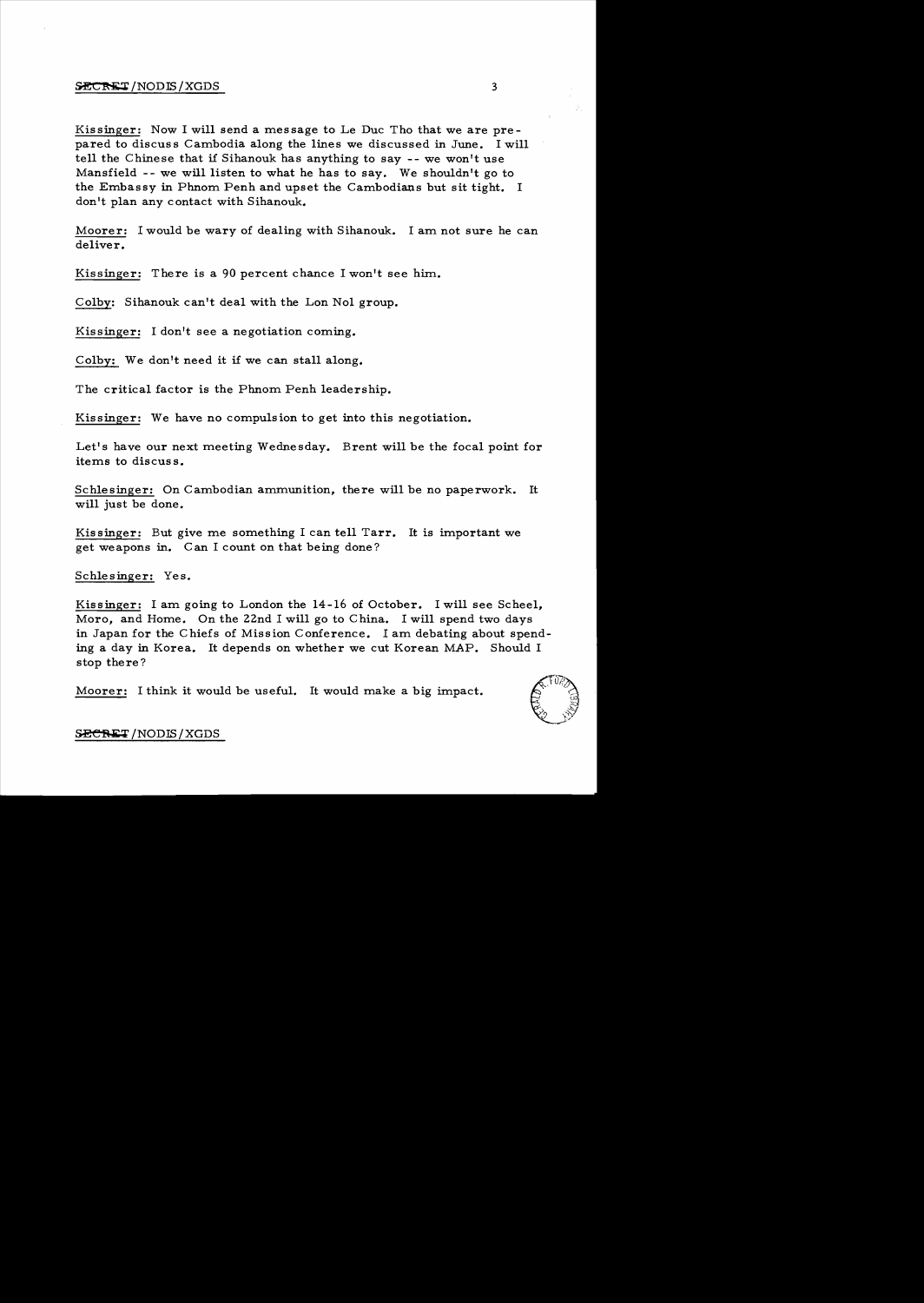#### SEGRET/NODIS/XGDS

Colby: We have to handle the Kim problem.

Moorer: That will be over.

Kissinger: Then I leave on the evening of the 21st.

Schlesinger: I go to Europe on the 6-7 of November. I go to Germany first, then Amsterdam for the NPG. By the time the DPC comes, I am thinking of going to Paris, because France doesn't belong to the DPC.

Kissinger: I notice the French made an offer over FRELOC.

Schlesinger: They agreed on a joint group to study how much FRELOC is worth. \$50 million is the down payment. If we get \$100 million, it is a good deal.

Kissinger: I had a good talk with Jobert. We have to keep our military and diplomatic talks in Tandem. They promised cooperation on a NATO declara tion. I think they want to be cooperative.

The decision for us is whether to push the declaration through this year or next. Our problem was cooperation last summer.

Colby: Are the British coming around?

Kissinger: They really are. They make noises in European forums, but they never say it was a terrible mistake. Don't let them up for air too fast, but relax a little.

On the PRC, we have a concern about a Soviet attack.

Colby: I have a study on this. I would say it's a one in ten chance.

Right now the Chinese have a tremendous threat potential.

Kissinger: That is different from your assessment, Tom.

Moorer: By 1976 they will have moved.

Colby: They may already have lost their chance.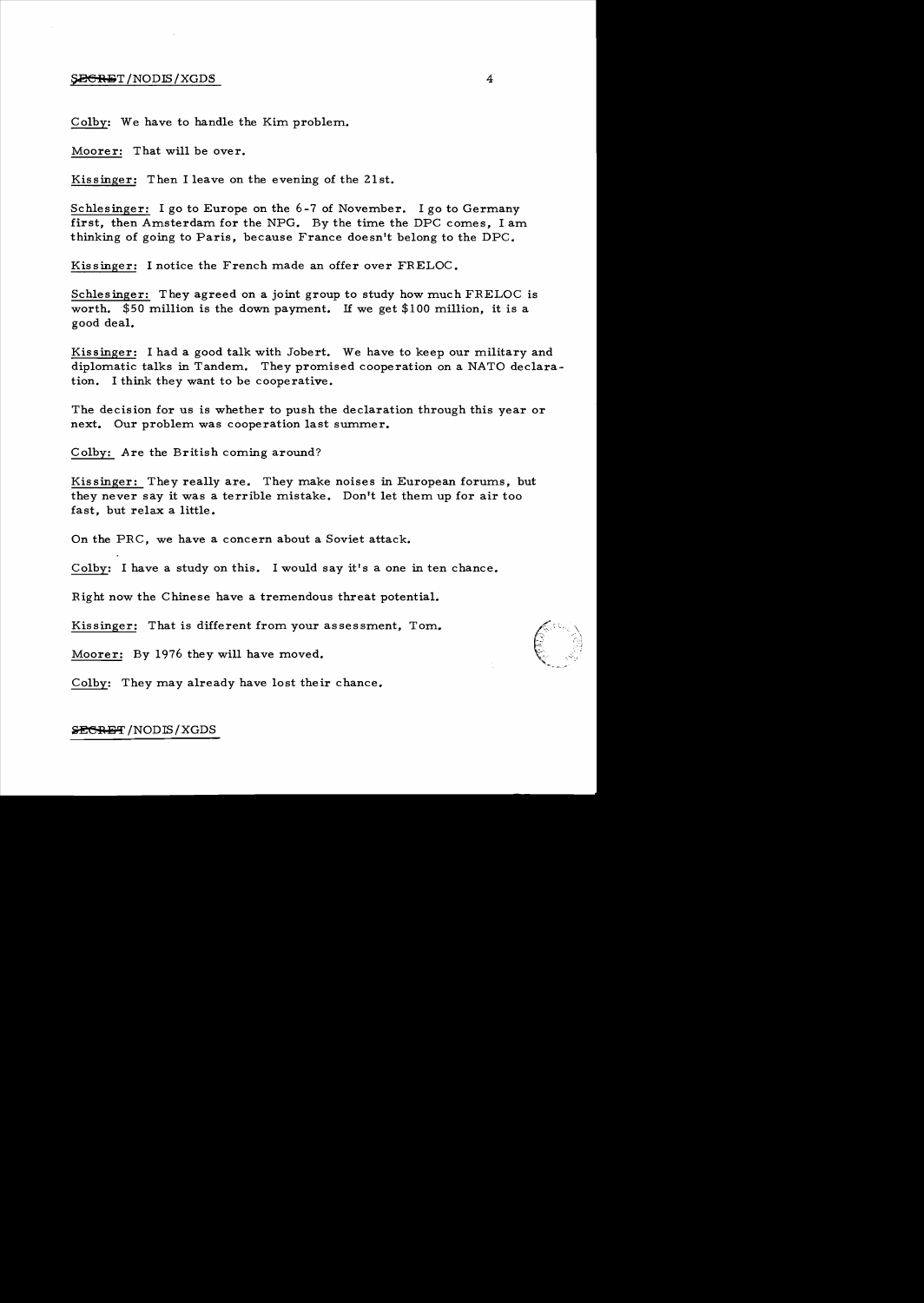### $\frac{SECR}{S}$  /NODIS / XGDS 5

Schlesinger: If the Soviets move, we have to offset the psychological impression of the Soviet moves. Perhaps we move into Austria.

Kissinger: They would fight. They are neutral -- they have nothing to gain. Eight years ago they were trying to figure out how to defend against attack from the East.

Schlesinger: They aren't bad. But under circumstances of Soviet nuclear attack on the PRC, they might think differently.

Kissinger: Under those circumstances, the impact on Japan would be tremendous. On Europe also. Therefore we must do something. This stuff about we can't stay apart from China is crap. I am just trying to get us into a position where we can do something but I don't know what to do.

Colby: There is a fine line between helping China and the Soviets knowing we do that and scaring them into an attack.

Kissinger: Right, but suppose they attack anyway?

Colby: You could draw a line across China - - this far and no further.

[A discussion takes place about an attack on China.]

We have to make them important.

An attack could mobilize the kooks in this country.

Schlesinger: What can we do in Europe? Tell them we will not attack if they evacuate East Germany.

Kissinger: What if they say no?

Colby: Keep the fight in China.

Kissinger: What if they just take out the nuclear facilities?

Colby: They can fire their few remaining missiles one at a time.

Schlesinger and Kissinger: That is not likely.

## SECRET / NODIS / XGDS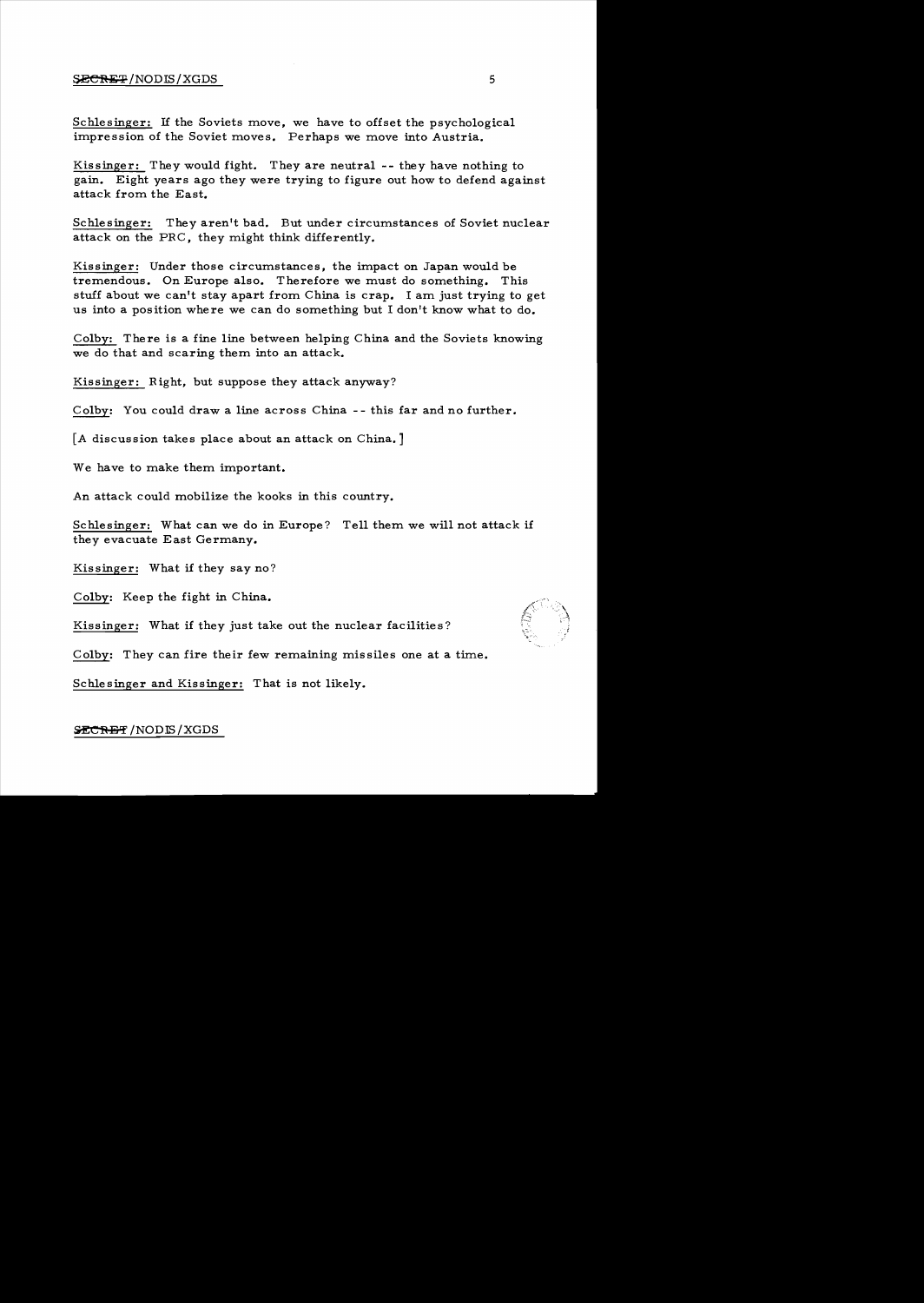## $\frac{SEGRET}{NODIS}/XGDS$  6

Schlesinger: Why can't we divide China?

Kis singer: Is there anything we can do militarily?

Colby: We could move into the Middle East to protect the oil.

Kissinger: If we divide China we lost Europe -- because it looks like a condominum. It looks like if things get tough, we grab what we can.

Moorer: The degree of success of a Soviet attack would depend on the action Europe took.

Colby: I agree. We must show strength somewhere other than China.

Kissinger: What about Japan? Would they follow?

Colby: They would follow Europe.

Moorer: They would rearm.

Kissinger: If the Soviets do this, we have to go to brutal big power diplomacy -- no more nonaligned.

Schlesinger: Yes. It would show them that nothing but power which counts.

Colby: Tell them to get out of the Mediterranean.

Kissinger: There is some merit to this. Kick them out of the Middle East and the Mediterranean.

Schlesinger: If we move into Austria, tell them we want Bohemia and East Germany while they dispose of the PRC.

Kissinger: If we do that, we are haggling. I think we have to keep a moral position. The Europeans are soft -- the Japanese are basically tough.

Schlesinger: The French are tough.

Kissinger: Yes.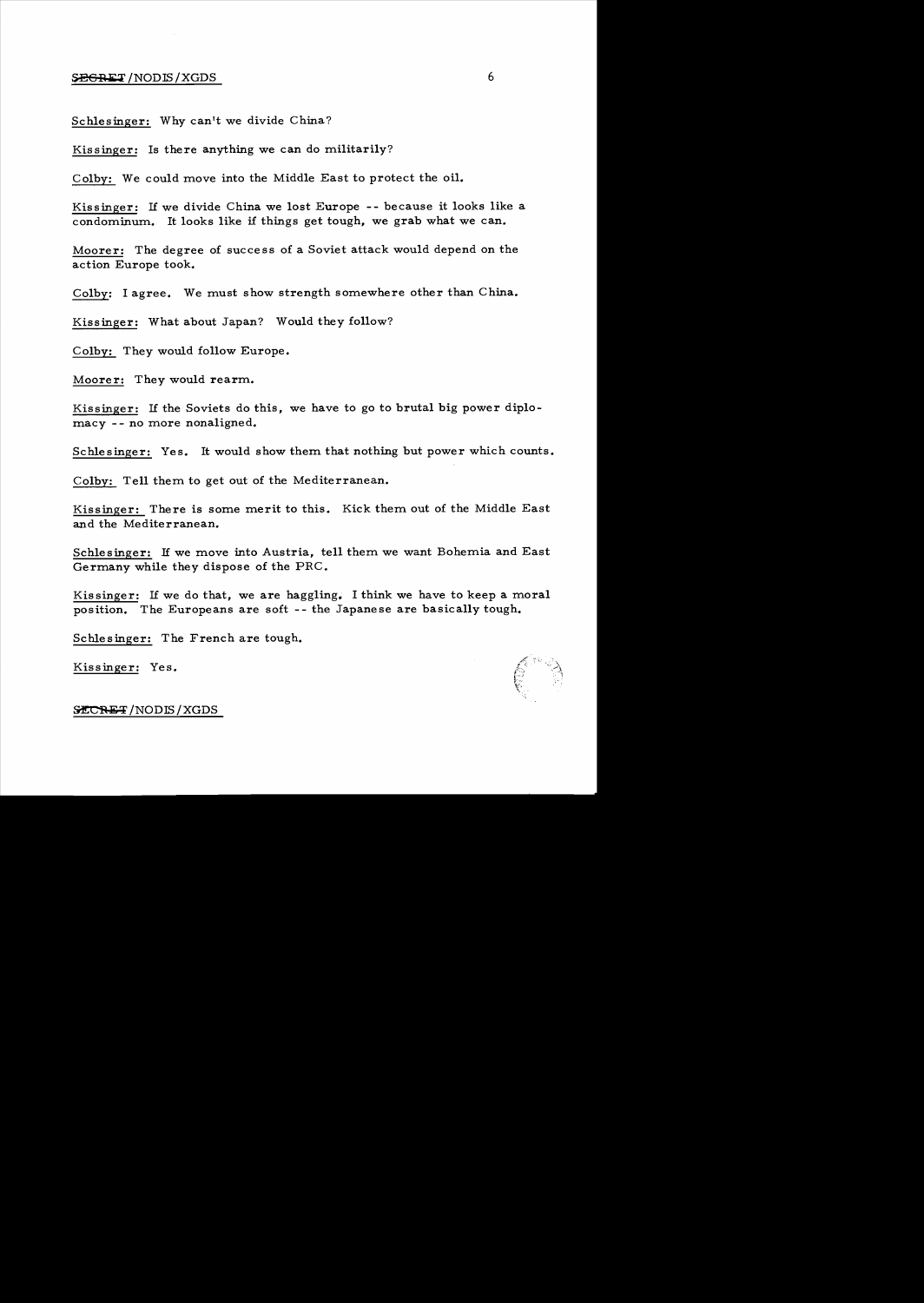### $S_{\text{ECRET}}$  /NODIS / XGDS 7

Colby: The Germans are basically tough, but they have to change their form of government.

This assessment is military. I will have a political one following along.

Schlesinger: What is your perception on deployment of forces in the Far East?

Kissinger: If not for the need for a presence, I would withdraw slowly from Korea -- cut them in half.

Schlesinger: Five thousand a year?

Kis singer: Yes.

Schlesinger: Leave the Marines in Okinawa?

Kissinger: Yes. A visible presence is good.

Schlesinger: In Thailand are we going down to 32, OOO?

Kissinger: I guess, but where is the pressure coming from.

Schlesinger and Moorer: All from Unger.

Kis singer: I couldn't tell from Chatchai, because Unger was sitting there. My instinct would be to go to 32,000.

Schlesinger: How about the B-52s in Guam? If we don't, Congress will say we don't need them for SlOP.

Kissinger: Why not give us a plan for withdrawal of the excess B-52s?

The last time I saw Mao he said he hoped we would keep our forces in Asia.

Schlesinger: We need to trickle the B -52s back through refit to put new wings back on.

Kissinger: I would like to keep 42 in Thailand [out of 50]. Will the Thais let us keep them there?

(.'  $\epsilon$  .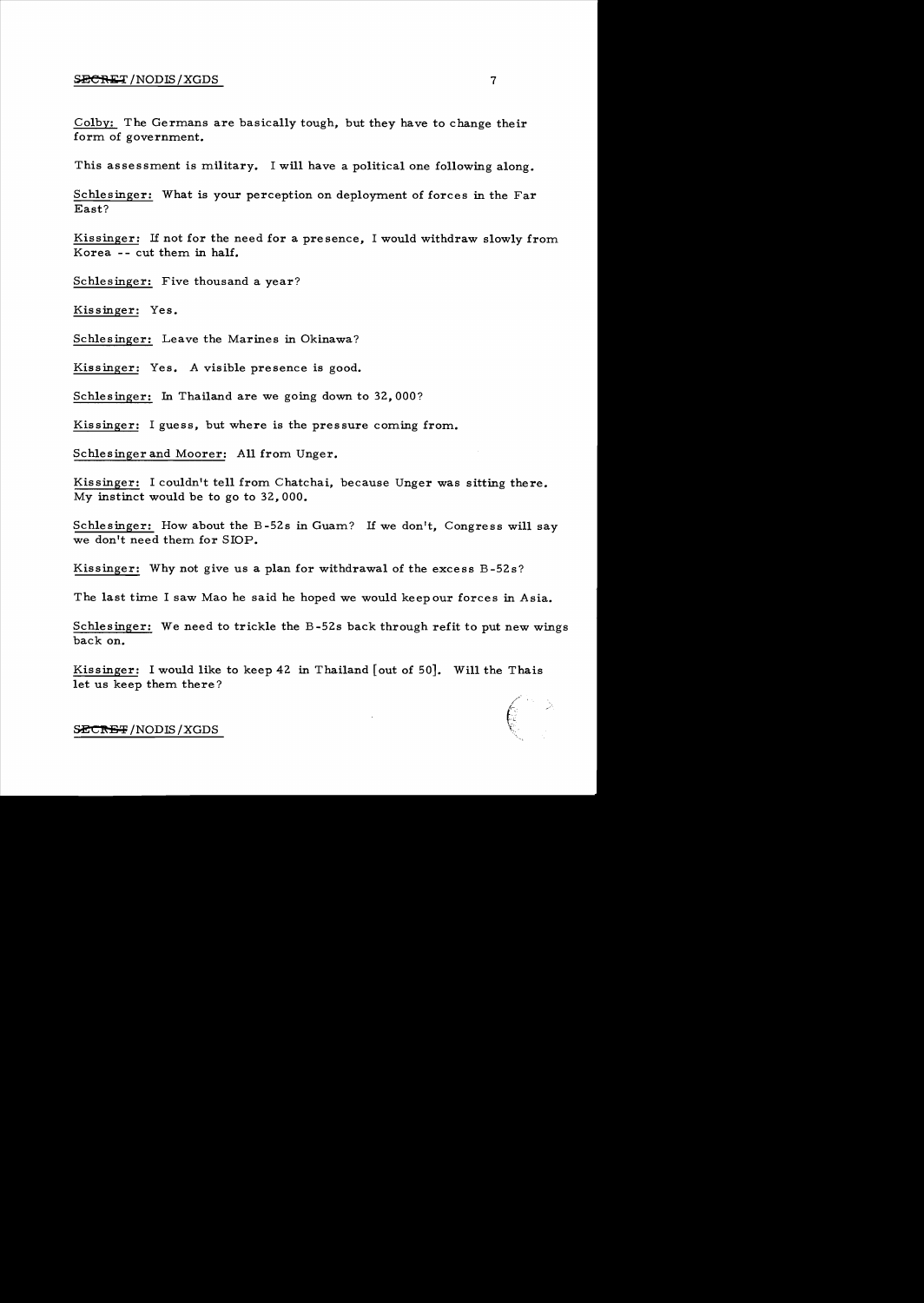## SECRET /NODIS / XGDS 8

Moorer: I think so. Utapao was built for them.

I think we should take a few from each base and keep the bases open. We can get the B -52s back.

Kissinger: You now have 175 out there. You want to pull 75 back over a period of time. Don't start too actively before I get back from China.

Moorer: On carriers. We have three carriers. One is anchored to the Tonkin Gulf. I would like more flexibility for this one.

Kis singer: Tho complained about carrierstoo close to the coast. Brent, tell Tom [Moorer] what the change is.

Moorer: I would like to give the carrier 48 hours leeway.

Kissinger: Okay.

Schlesinger: A squadron of the A-7 is being rotated. If we are going to withdraw them, why rotate them?

On the MBFR we have to squash the Germans' wish for indigenous force cuts. The German level of effort now is not that impressive. There is a great difference between stationed and indigenous forces. Then it's the Germans against Czechoslovakia and our forces disappear.

On offset, the Treasury is being obstinate. The Germans will give burden sharing.

Kissinger: Shultz says all you want is loans.

Schlesinger: The Germans are prepared to give hard offset. For telephones, etc. It isn't in the United States budget so Shultz says it's no good.

Kissinger: How do we move? Let's get a NSSM.

Schlesinger: Loans are only after we have all the offset we can get. I was thinking of 50-year bonds, with interest on 18 months.

The idea that if it's not in the U.S. budget, it doesn't count is fallacious.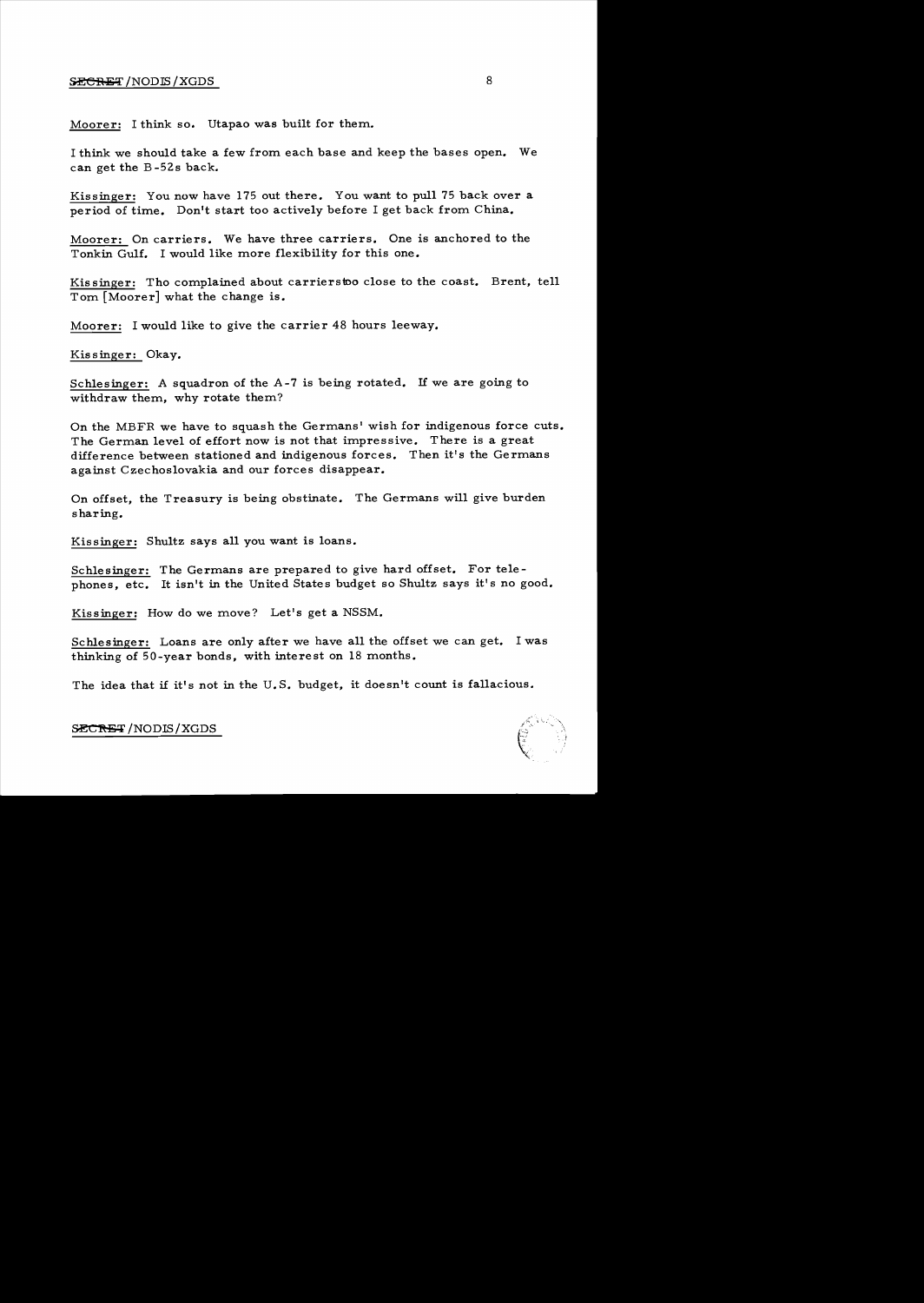## $SECRET/NODIS/XGDS$  9

Kis singer: On MBFR, your idea of the Soviet position is right. Five percent stationed, five percent indigenous. We can't buy so little.

Moorer: It can't be verified.

Schlesinger: Shultz says the Bundesbank can't buy long-term loans. That is their problem which they can work out.

Kissinger: On the Yugoslav trip: If it is worked out, I would refuse to see the Foreign Minister. If not, I wouldn't go.

Schlesinger: It's not set, so I won't go.

囔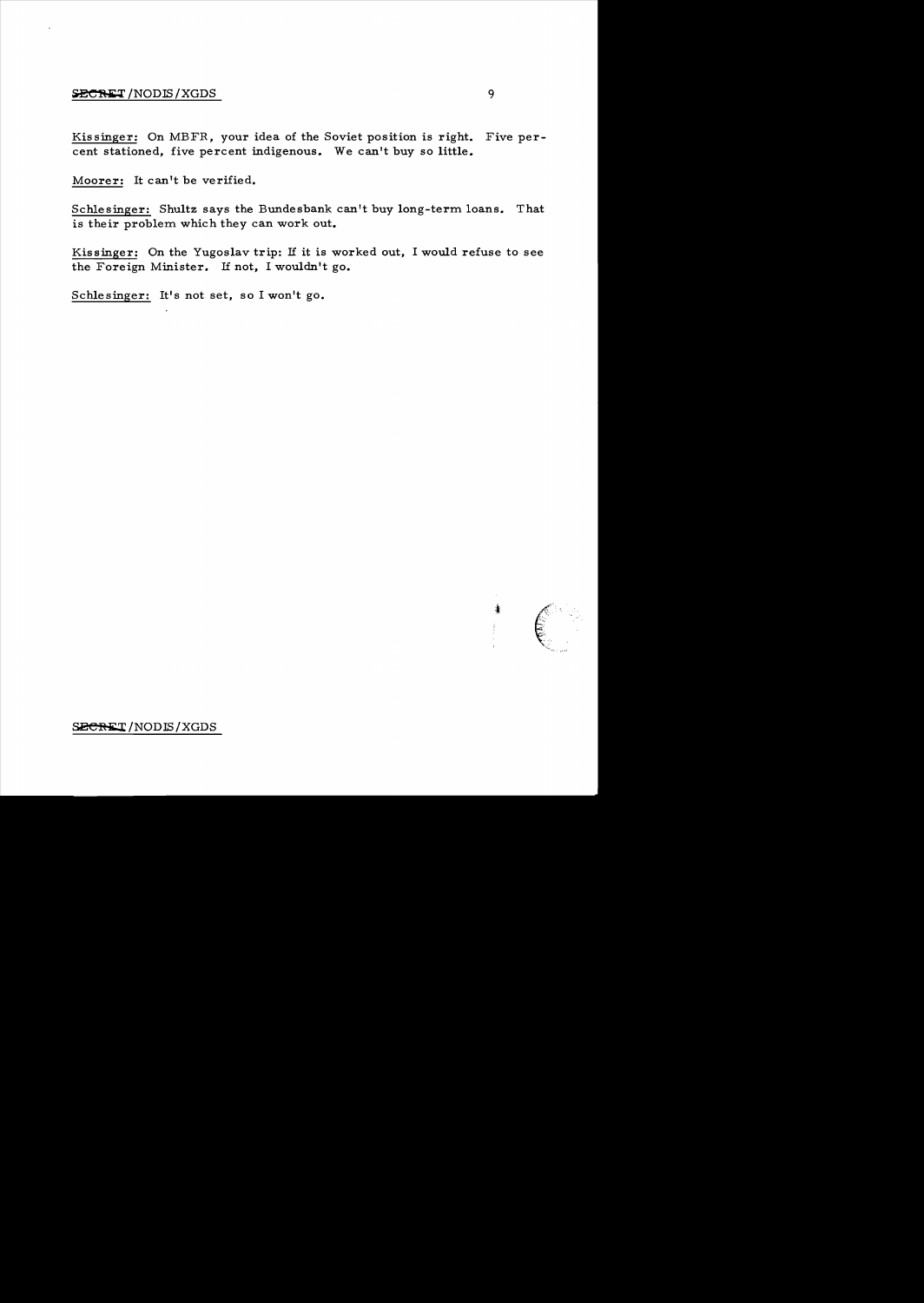AAK/Schlangen/Colly/Merces  $70 - 72$ THE WHITE HOUSE WASHINGTON K-Purpose tetath condity. Rtill what Splain - high your hibigins. We will web martning, but welfal to x change curing, anybody have has extrained paying here and + it world go to state. Other TM Rost + youth Clements, 5- If you can't have people athing congress love we are handling it. K - thought you should true There 20-JUNTONS Tone from hast have ک chance storms is excess to have hirds. However in AF & found F5As which was clot from bordget. Stanis get wat ind for conference - that fill many, Their want or-107. Three from mand, wir can sworp, but used a sway arrangent. R- Facenturing t. Come Beaut a bat of complaints about state, One of whilities prom devel inition is to thing an your 1 di. 5 - So and Long help moved flowing long hime but was well fremely. Risinger don't all Tour is that tople and Uning & in a low, but if will late **DECLASSIFIED** AUTHORITY ISCAP PAALL 2009-@018. BY dae NARA, DATE 1/5/11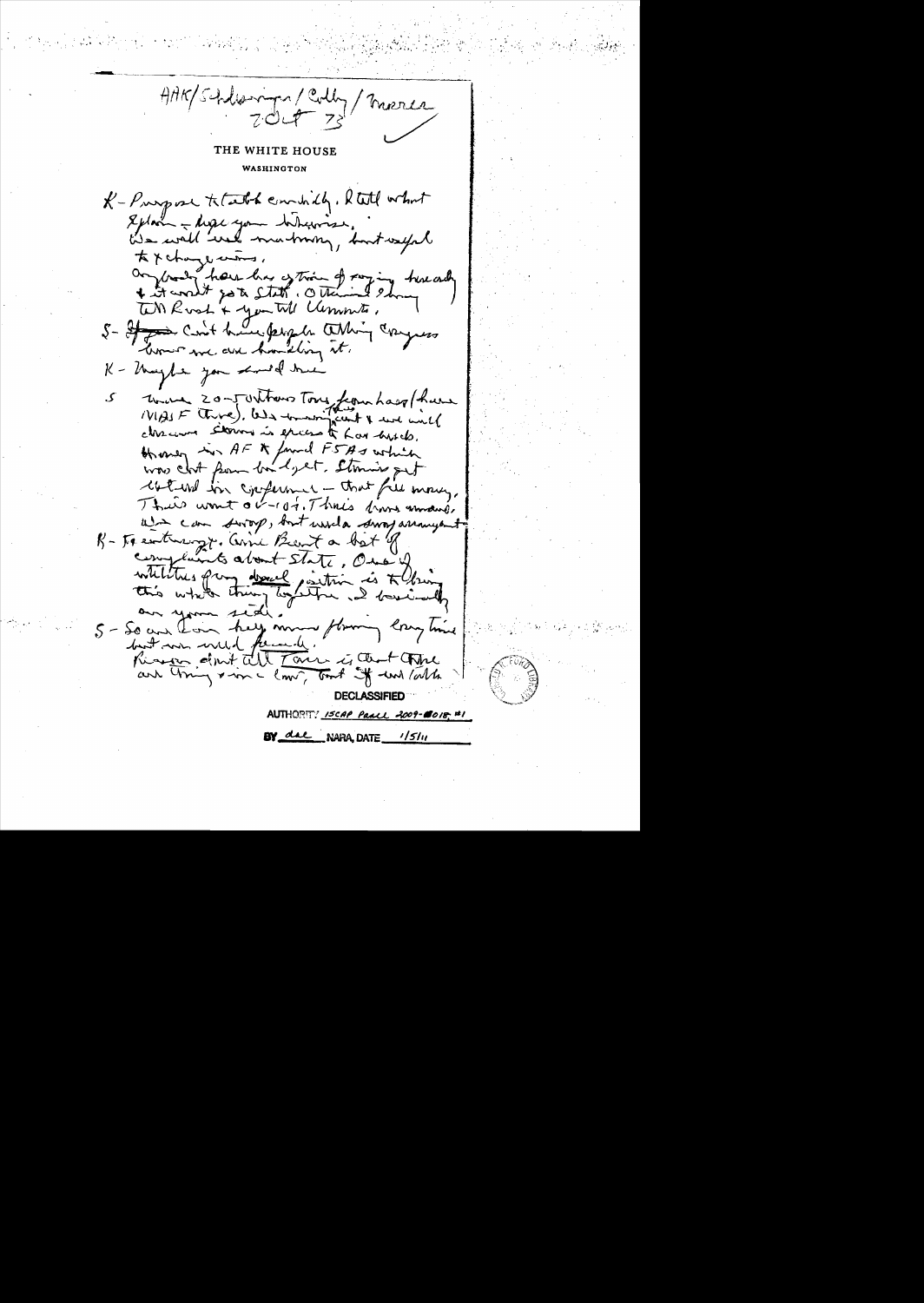THE WHITE HOUSE

WASHINGTON cleanet it, they will be elemented. K-But have to home way to shortplik have. 5 - 4 8 can just get tran coup on F-57. that would half, Should hoppen on a foundary. N - the Third hay him a hig attention this If was send lowly gos small, sommer will  $ext{G}-\ell_{n-1}$ bird me a know stry turn me or mong leur slav, Kerry draighte in Jour 169, Tour ham l' This M-We have milline sof of mus in alfram to anno. K- Oeu chip ville-faisonnelleur -<br>hui June 2 mil PIEK-lined-y-Ortati profunction). Cemefin in place t would lesterment to Supremik when when of That is afor and porcel bonnet tract & PRC Touch that Innyed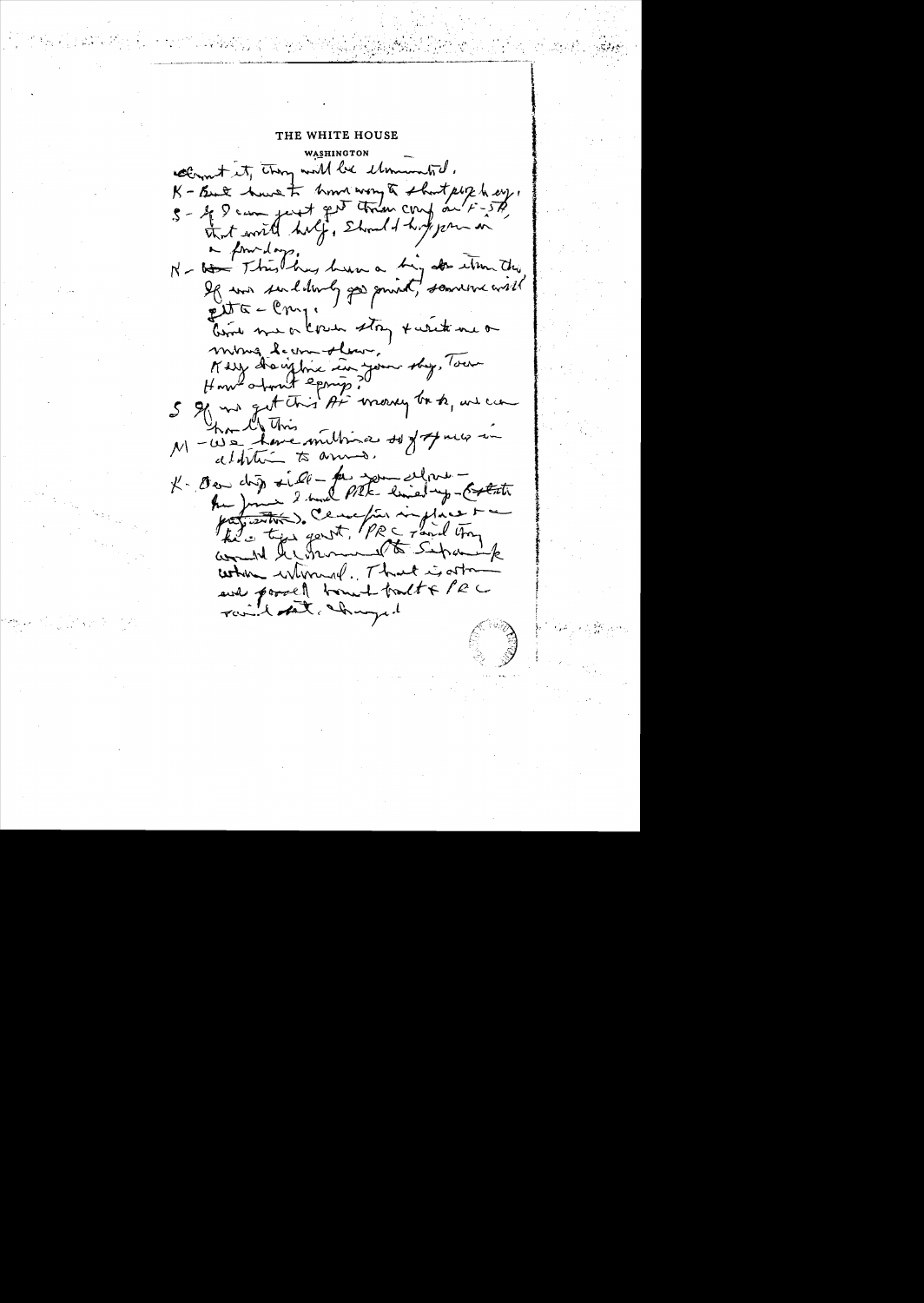MI - Revocace that's Tried & The PP before any 5 more than of said it want the gerbed lefois camp 15 + they be left out. Consortion while during in the way they wanted it. K- how I send to The we jugged to dedure Burtsolide along big hasses I informe STON P2C That if Schmout has my the A say - we won't well know full - wie. well both to what he has to say. was thought go & Forheast PPF any and Constantines bout int try are galant plus film any contract of some sure he fin definir K - 92% charant work of see him C - Suprement mit don't without K - I don't fee a wigotrate comm C- we san't mil it by uncon still contributé pourtou in Pr Didonding this wycliste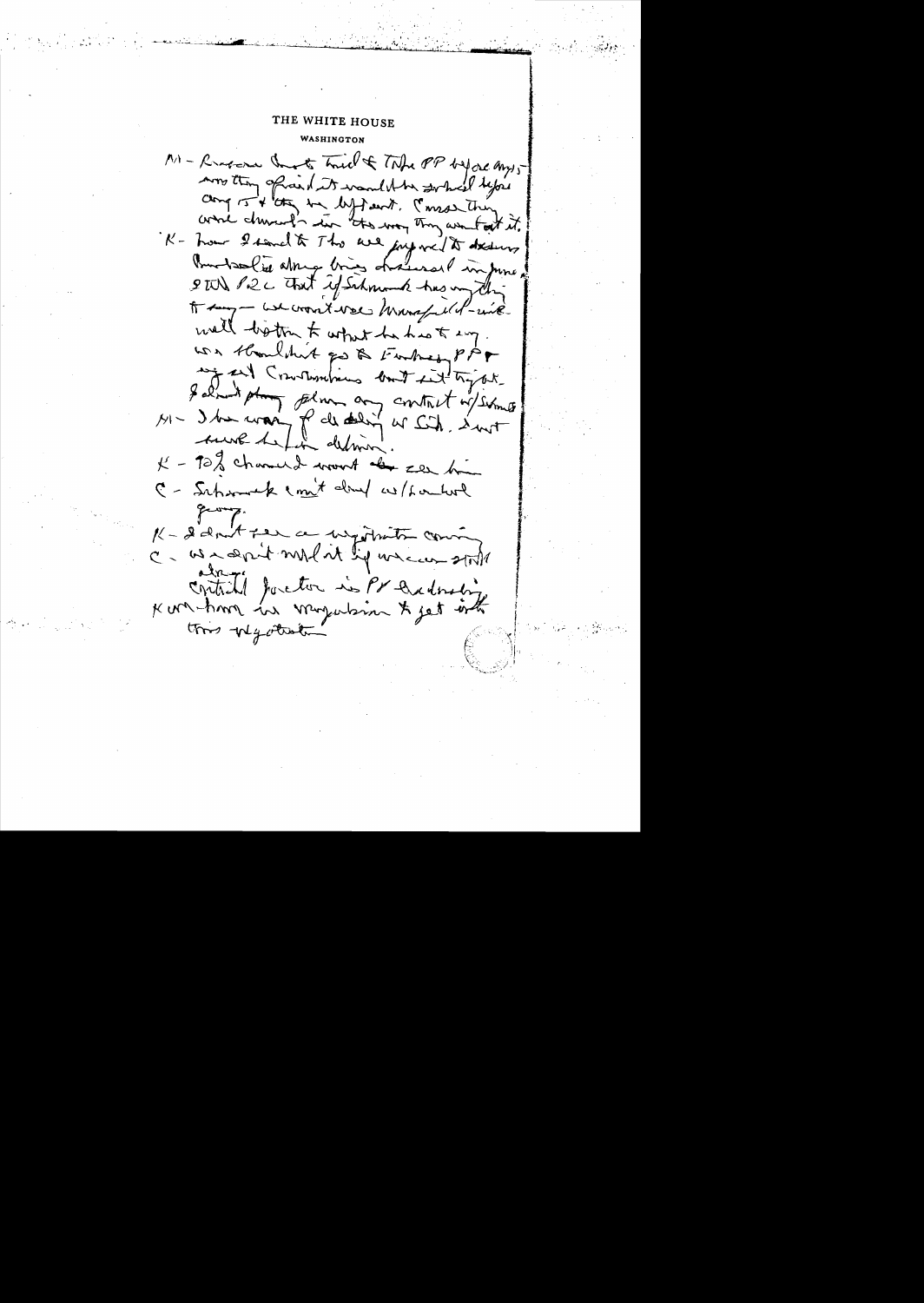K - Lets Ame with with wel Boat in food point for items to chairmy S - De Smilverham ormand there will be to paperswork. It will feet be line. K-But give me somethy Dean tilt are Jacqueton & wheel upins in-Come &  $S - \gamma$ es<br> $\mu - \frac{1}{2}$  from the houndam  $19 - 6$  Oct. Servill sie Street 2000, Hours, 1 Jugan for Chief of Novemberg.<br>1) working about a day in Korea. Deposite for whather contain united Should s they thing? 111 - I Think would be waspel, Unfor ling way aut C - Home to handle Kom juriter 14 That be over. He This I dism are when y 21 ot 5- 2 je Enope 6-2 hor. Commy first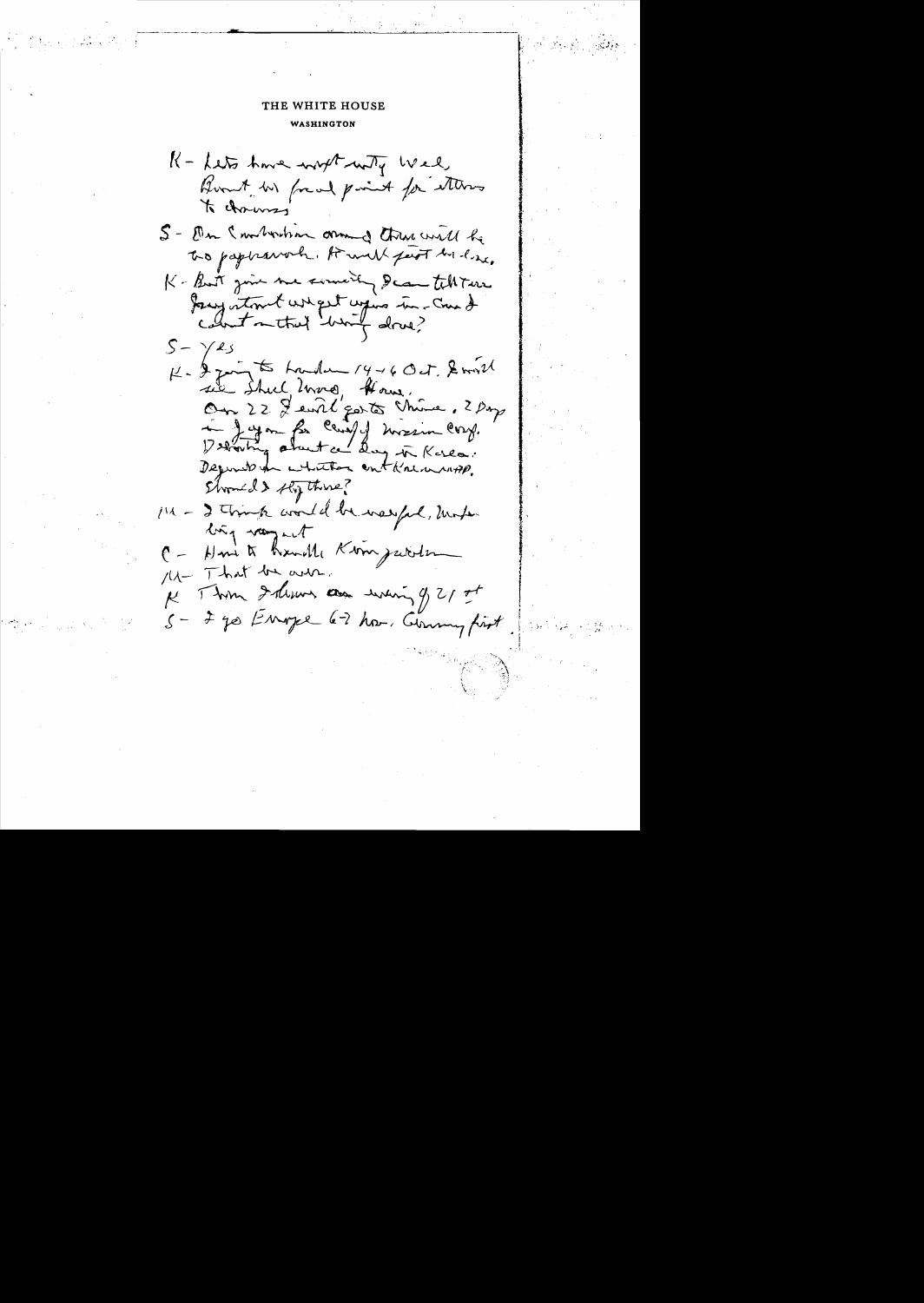then anotherly & NPG, Bytwie Il - Institute Fa, mode offer du Frelin. 5 - The distinct day agril and found george to start how much tribe worth 5 50 mil 20 donner payment. If mapt  $K - 2$  had good total W/Johnt, we have To happy with any takes internation They formued composition are NATO chelaratin - Strankthy worth de celles times Devain for wa reachether & post declaration than this year a wept. Our portme was cropertating list tender c. are fourts uning around K-Thy will are they not write in Europe's formus, and they want Any a Timeble tradition. Don't let them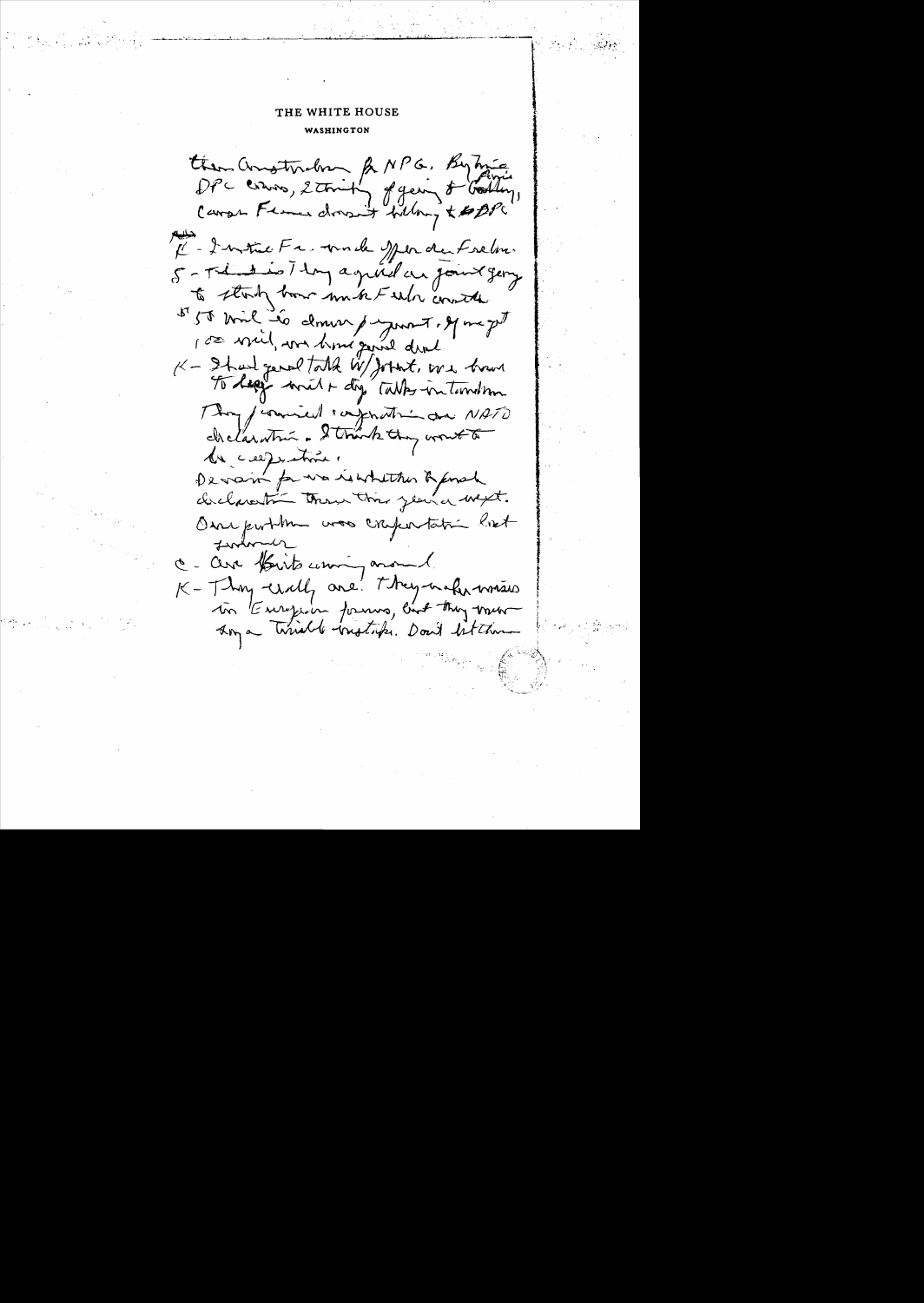appear to pert, but what a hitle K. On PRC, and hear concern about Secondor tach C. J. house a stocky on This. Say 1 min 10 Chruse. Report nous PRC demotrementous K - That different from your assessed  $T_{\text{max}}$  $\mu = \frac{By'}{24}$  They because there we C-Thom may abrevely knubst their S - If Servo crowe, can him to oppet pay K- Thing would fight. They newthered how within & spearef try When typy to figureast hand to lying agent attack from East S - They avin't band, But would carinations think differently. August on Jeyon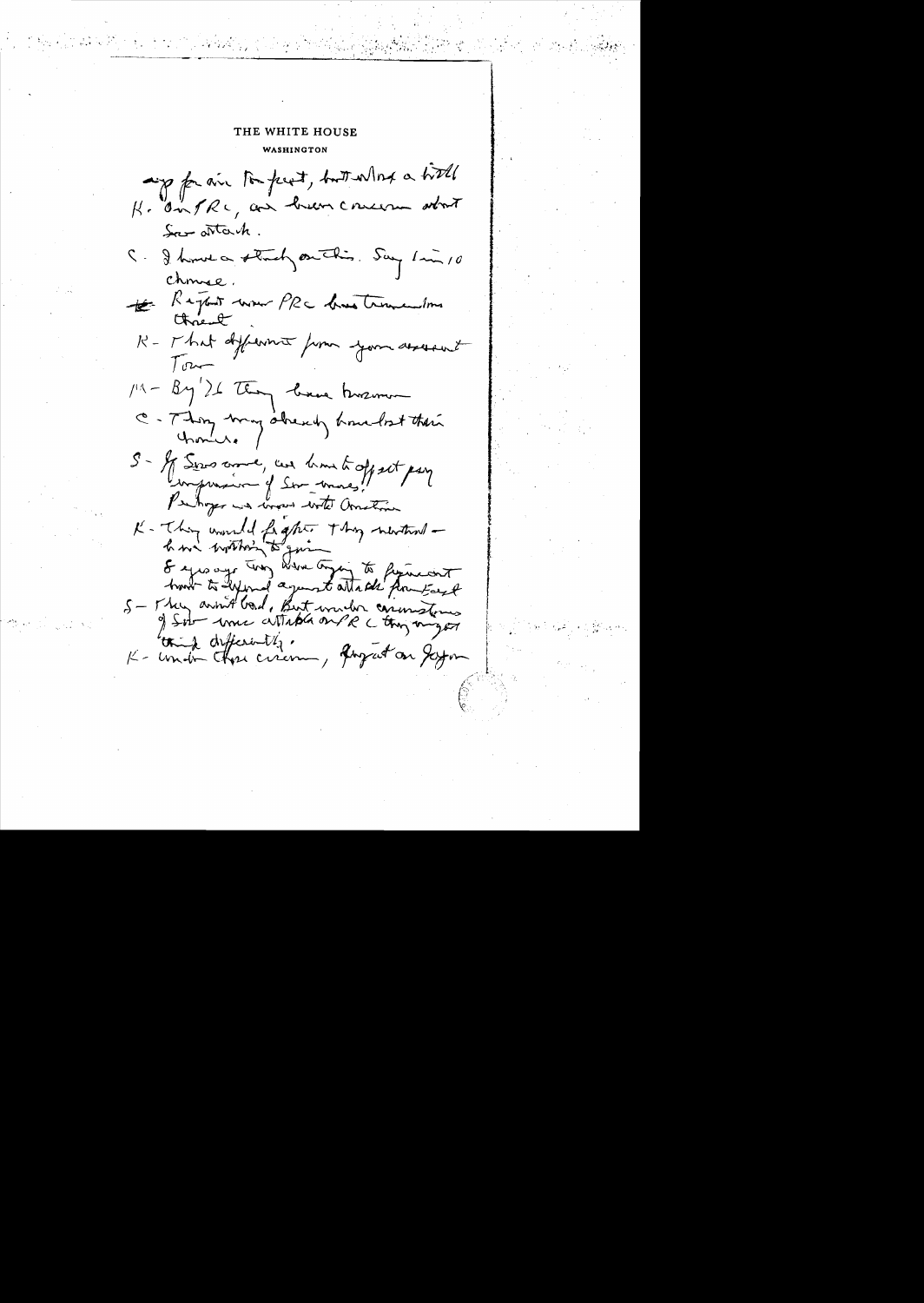tournous- Empedos, i we must de something. This stuff about we Lant ston apant pour china es creep, le joit tiging to get in write cep exiter where in  $\hbar \mathcal{A}_{\lambda}$ C- Fine time believe lingen China Sies kinewing had do that + scores the write article We cashel + K - Raytest, but sypose they atter kangery C - you could chair a bird acrees (hime this form + we funther. Descussion advantain alta h an Chron - Toucher therm ingetout de un attack constit mondige - Kursks in this unsity S-Whirt comment als in Europe, Till E Cu N-what if they do they we?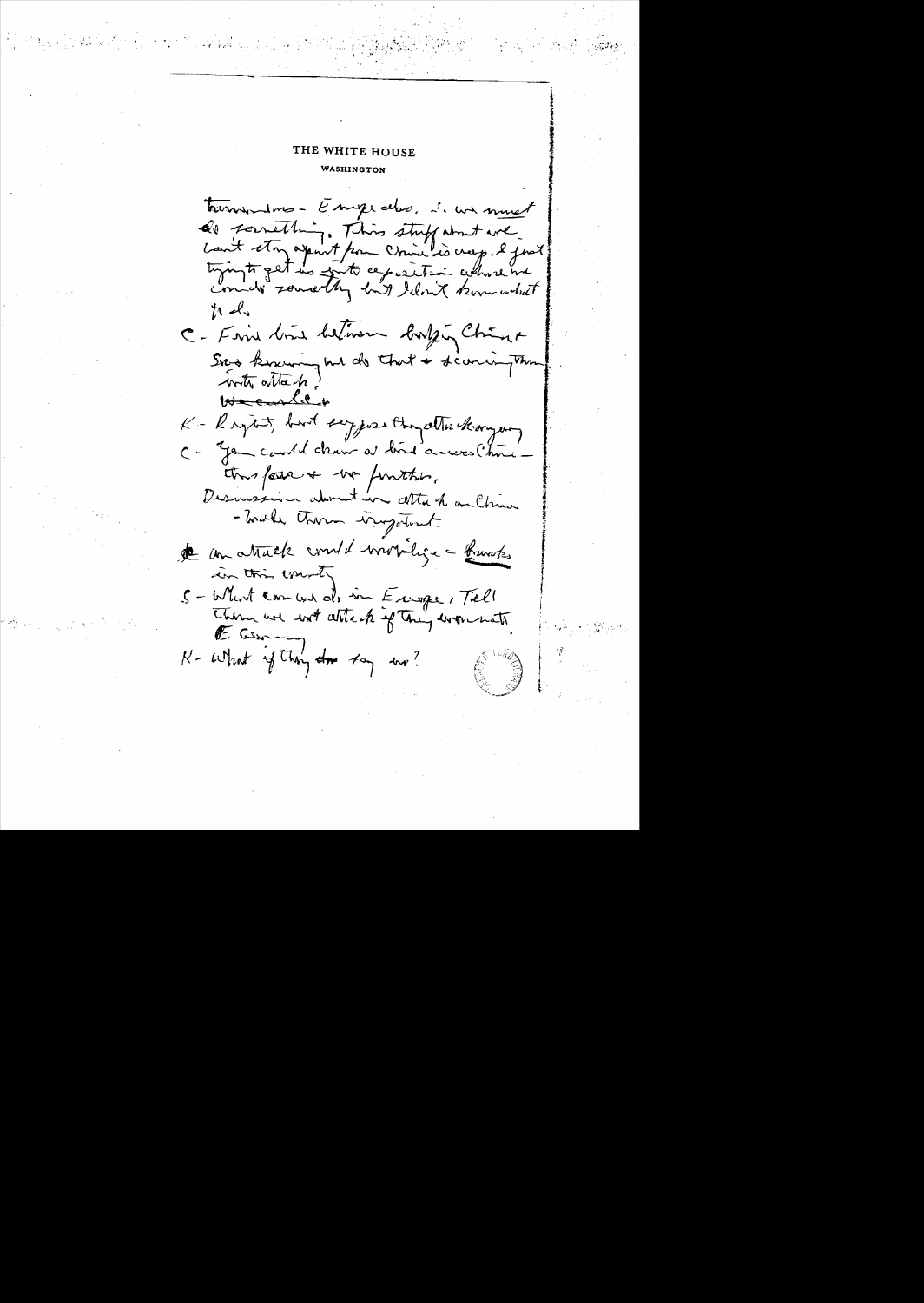C-Hey a forget in China. whit if they just take out me  $K - L + \frac{1}{2}$ (- Janviern fire Their few-serience)  $s_{t}k$ -  $w_{t}$  when. 5 - corlog can't and dried China? 16 - Curanthing un casa de traditarily? C - cere condit more with ME Aprotivity K- Sp donnelle China une bra Em the was looks like condown tings get longto, we dond grad what are M- Beyong Finecess of Sim With the mounted different atime Esse took C - d'agains et most otron strongthe Frank where withich Them China  $k - \frac{\lambda}{2}$ meron, c - They would forthour Europe M - Thy world Man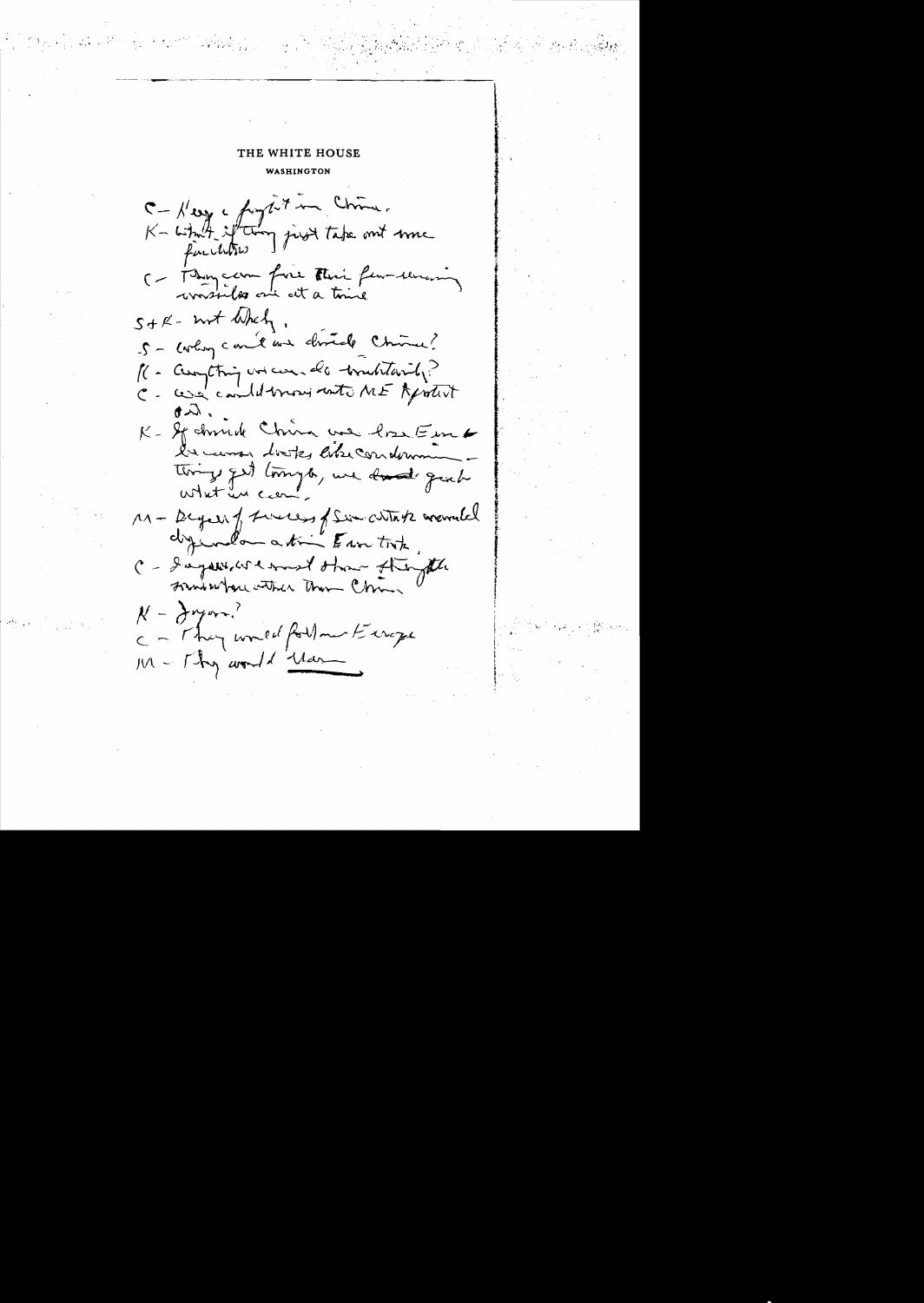$\label{eq:2.1} \frac{1}{2}\sum_{i=1}^n\frac{1}{2}\left(\frac{1}{2}\sum_{i=1}^n\frac{1}{2}\left(\frac{1}{2}\sum_{i=1}^n\frac{1}{2}\right)\right)^2+\frac{1}{2}\sum_{i=1}^n\frac{1}{2}\left(\frac{1}{2}\sum_{i=1}^n\frac{1}{2}\right)^2.$ 

K- If four good this, we have to \* Concetat big parron deptermacy - 100 5 - Yes, comed them true worthing look power contacts curate C-Tell town toget out of 2ml K- Somi wound to this, Ke to those and  $f$   $mE + 2nd$ . S- If we talked more not anstron, till tem un comit Bohamin, E Lemon while they disposed force K. If we do that, in happling. strick we have to keep a brasid partir. Forgo: S-From A are try to  $k - y \& 3$ C - Comments brassing tong a, but have To change from p Ocet.<br>C-Thus orderwant is multig. Swill transapotition our polloning about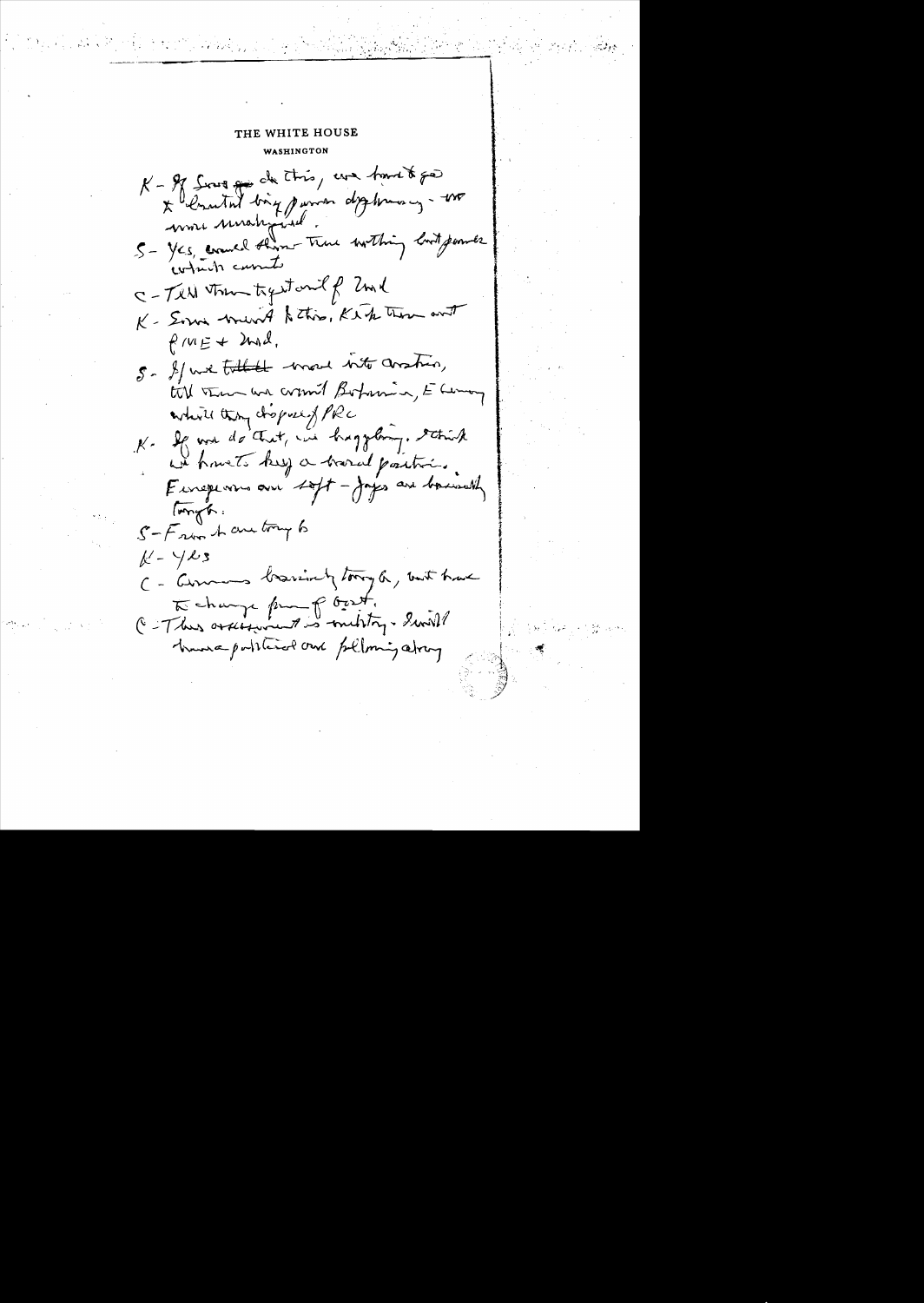S- whort is you perception on dystryant of forces in Fin Rilot K- Sy not papierons, 2 mont 1 espèrant 5-5 freum Frances en Okumin ?  $K-12s.$  Trait-infraeme perol.  $5 - 1$  That - Avenue going down to  $32,0002$ K - I gentless, bout where fortene war S-M 'all form Umper & I consider that prom- Chatcher, can unger sitting these. Uni instruct would go to Age to  $32 - 2$  $S-$ Homewort  $s$ -52 in Gram, of but don't, Ingress will say don't would  $f_1 + 3100$ N-with work gens us a plum for w/channel of a livers \$-52".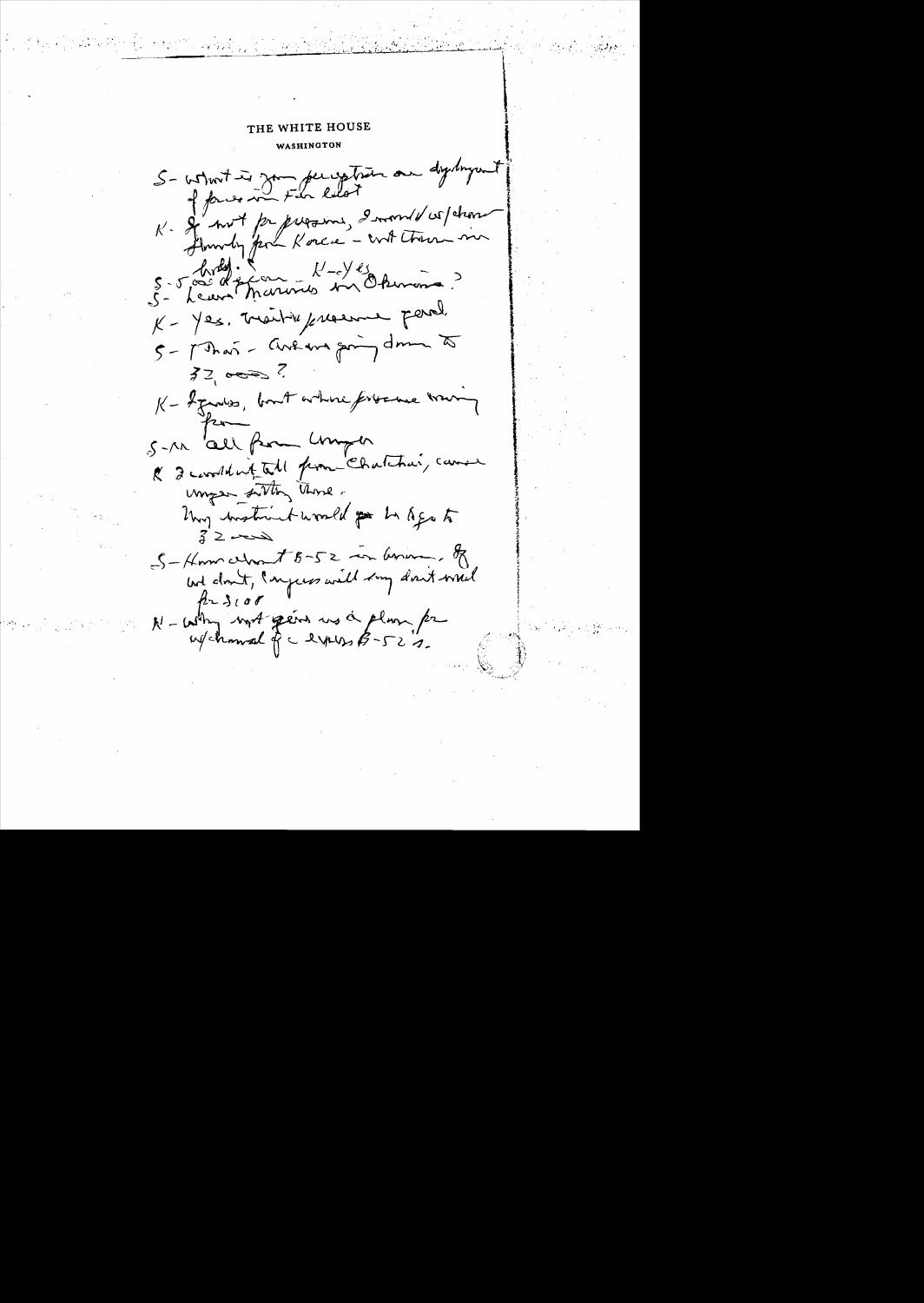K- Last tring I ram have to good his hope of we hap form in Open 5- We welk Twike 8-52 Ds fork Then refet a part now writing with  $$ - LAt = \frac{1}{2}$  f 2 on Their (antig  $50$ ) went Their let en key than they? M-Detrick to. Whopas was truth for  $C_{\text{IV}}$ 2 think we should Take a form from end boar & help a loader gen. We can get cs20 be K- Zen Aumer homes 175 avit theme, you would to full 25 back one trive, and start to actively began a get link from China, M - Canibes - Orx is Home I cancers Our antered to Toutin gery. 2 this one K- The cray land about carrier To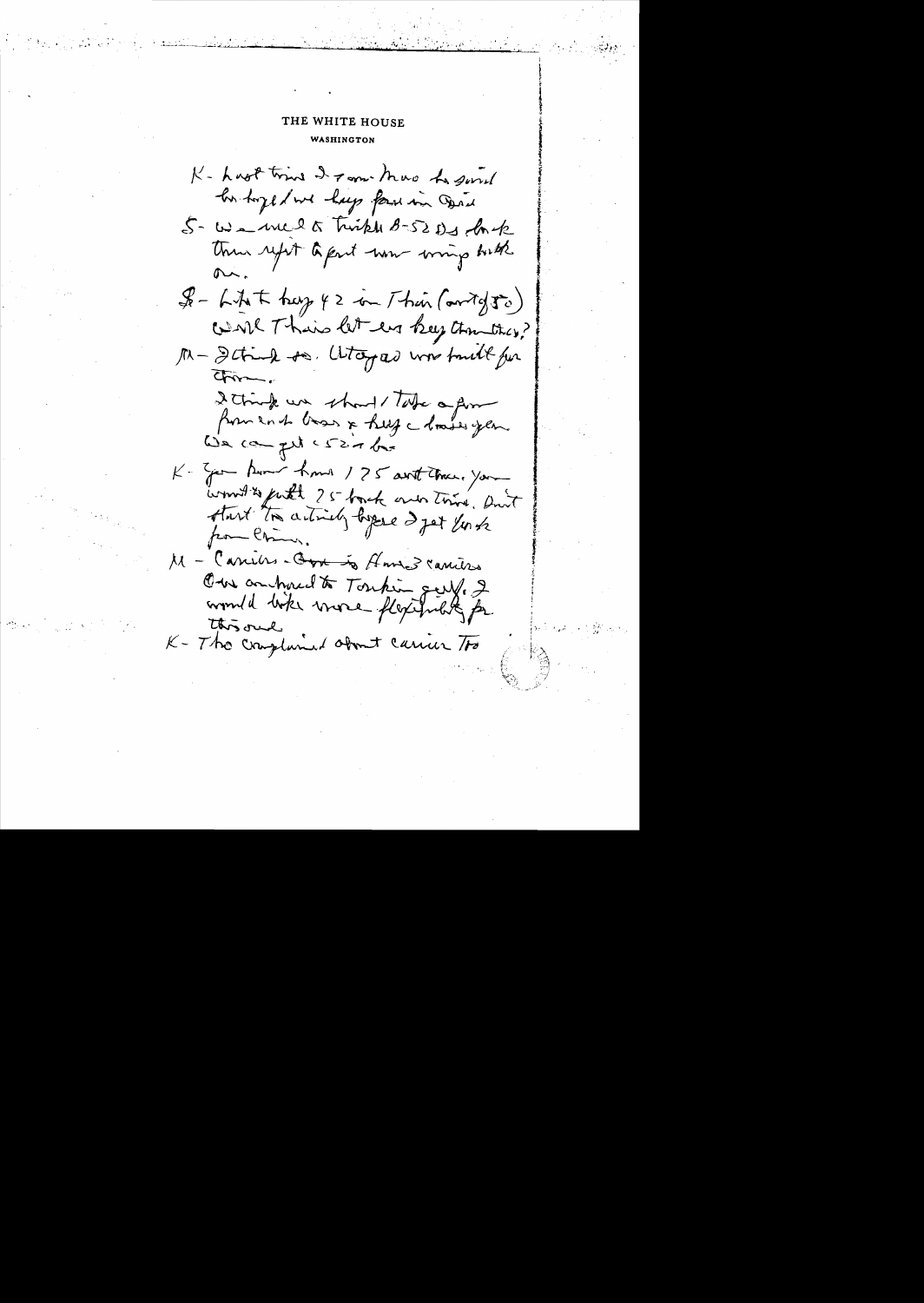chose & cross of Brownt tell 11 artist Whays is. M- I would has to get conner 4 & hus terva  $\mathcal{L}$  -  $\delta \mathcal{L}$ 5 - Sz M p A-7 being rotatel of S- J n MBFR und have to Equality Coun consiste pour conchagement pour conts, Thora is quat defferment between stational \* bridgement kines, Their German US (zich, + am price description On offset, Freuen, long obstants Grains will gen Konchristian K - Strutty my all you aren't is looned 5 - Grennis are jugared to pain transloggest to that is the word of the 155M.